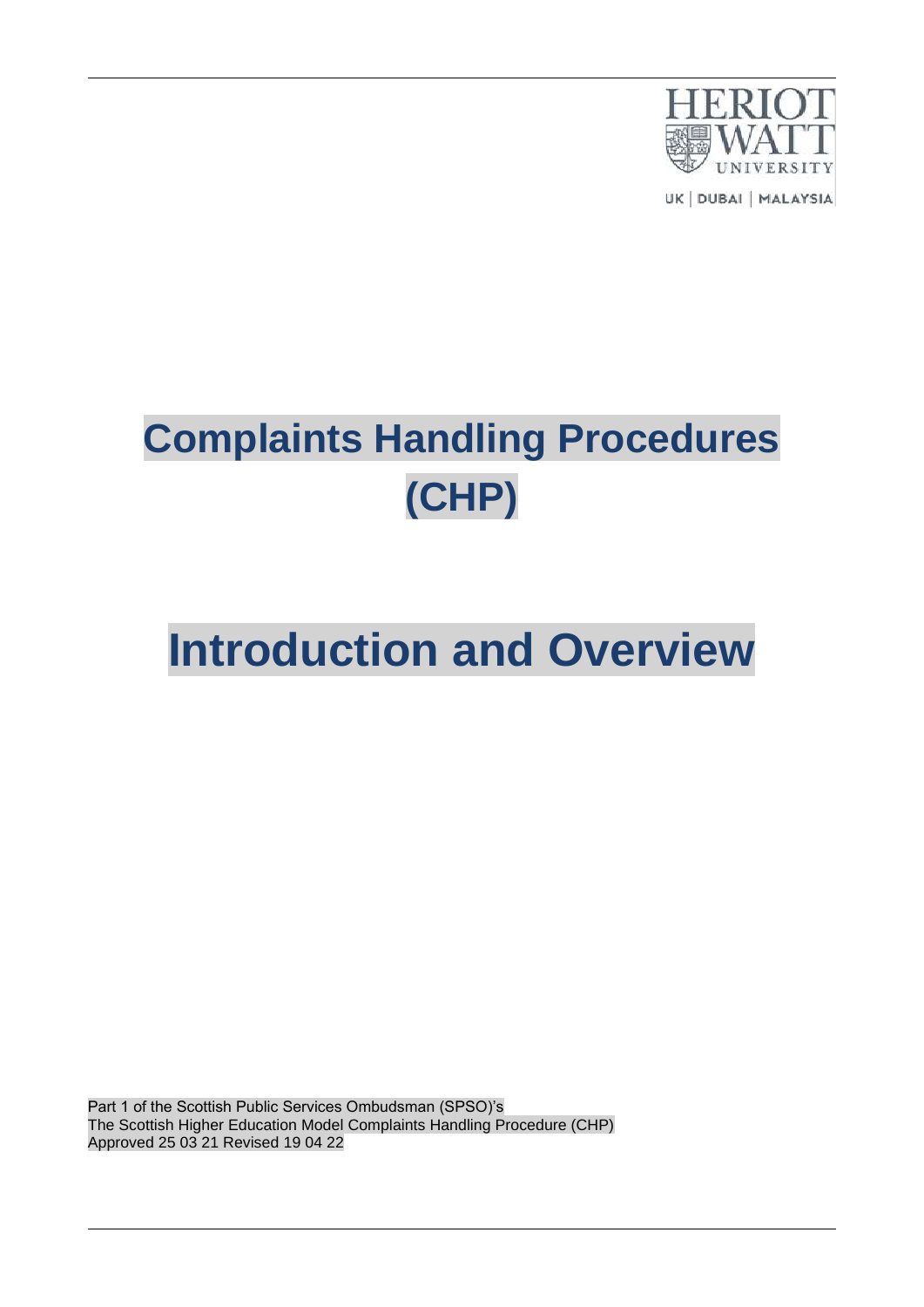### **Contents**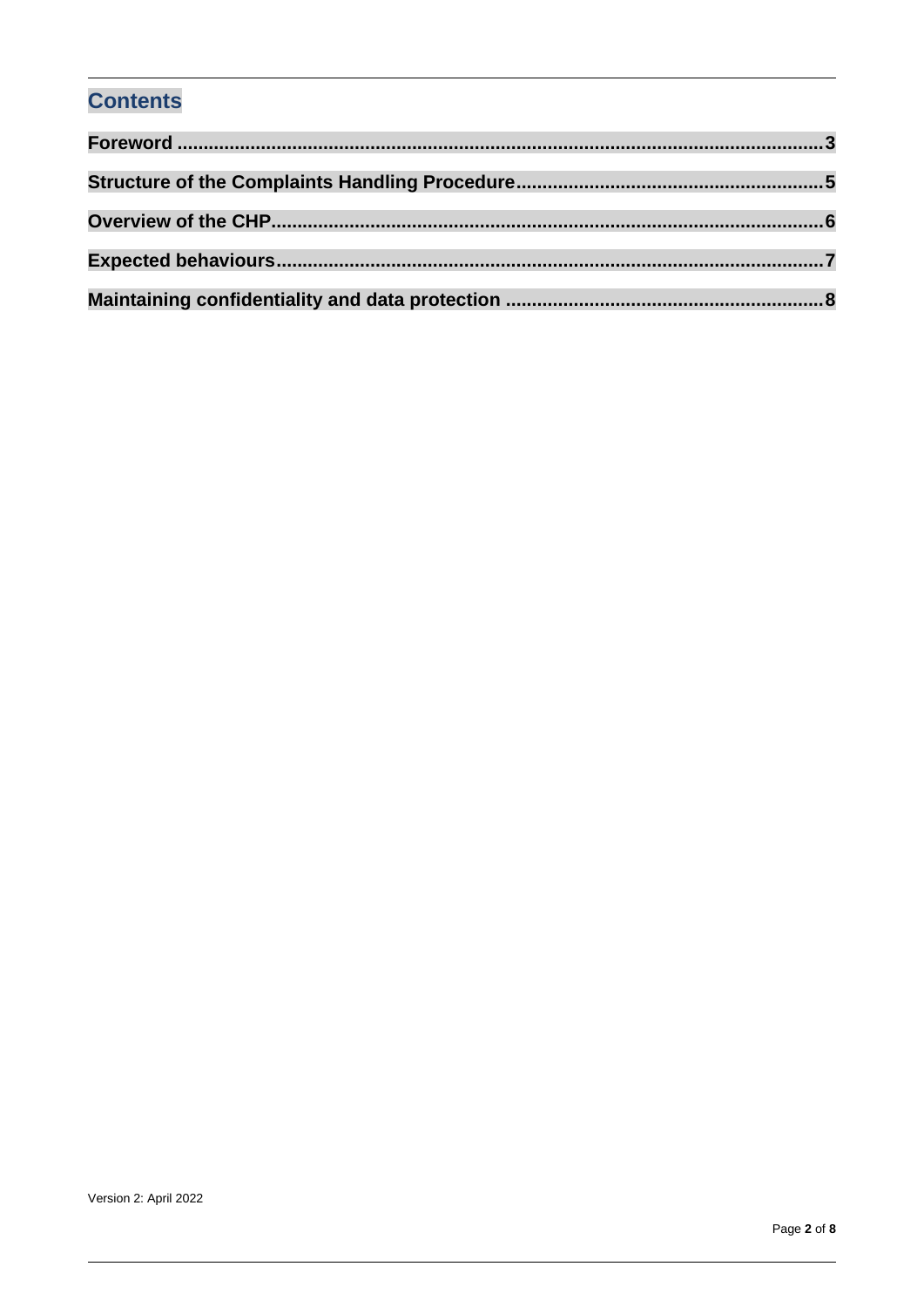#### <span id="page-2-0"></span>**Foreword**

Our Complaints Handling Procedure reflects Heriot-Watt University's commitment to valuing complaints, in line with our Strategy 2025, Heriot-Watt Values and Respect Agenda. It seeks to resolve dissatisfaction as close as possible to the point of service delivery and to conduct thorough, impartial and fair investigations of complaints so that, where appropriate, we can make evidence-based decisions on the facts of the case.

The procedure was first developed by the Scottish Public Services Ombudsman (SPSO), in collaboration with representatives of the Higher Education sector.

The Model Complaints Handling Procedures (MCHPs) were revised in 2019 by the SPSO in consultation with all sectors. This new edition includes a core text, which is consistent across all public services in Scotland, with some additional text and examples specific to this sector. As far as is possible we have produced a standard approach to handling complaints across Scotland's public services, which complies with the SPSO's guidance on a MCHP. This procedure aims to help us 'get it right first time'. We want quicker, simpler and more streamlined complaints handling with local, early responses by capable, well-trained staff.

The Heriot-Watt University Complaints Handling Procedure applies equally to our campuses in Scotland, Dubai and Malaysia. Complaints that are received from local complaints handling authorities/agencies (SPSO, Scotland; Knowledge and Human Development Authority (KHDA), Dubai; and, the Ministry of Higher Education (MoHE), Malaysia) will be handled in the same manner regardless of location.

When a complaint is made to KHDA or MoHE, where requested by the agency, and where appropriate, the University will share the outcome of the complaint if it has already been considered under the University's Complaints Handling Procedure, taking account of any privacy and confidentiality restrictions that may apply. Following consideration of a complaint by an overseas agency, and where the complaint has also been considered by the SPSO, in the event that outcomes and/or recommendations differ from those of the SPSO the University will deal with each complaint on a case-by-case basis.

All students of the Heriot-Watt University, regardless of mode or location of study, have the right to make a complaint under the University's Complaints Handling Procedure.

All staff across all campuses of Heriot-Watt University must familiarise themselves with this procedure as part of their induction and must be given refresher training as required, to ensure they are confident in identifying complaints, empowered to resolve simple complaints on the spot, and familiar with how to apply this procedure (including recording complaints).

Complaints give us valuable information we can use to make improvements. Our Complaints Handling Procedure will enable us to address a complainant's dissatisfaction and may help us prevent the same problem from happening again. For our staff, complaints provide a first-hand account of the complainants' views and experience, and can highlight problems we may otherwise overlook. Handled well, complaints can give our students and other members of the public a form of redress when things go wrong, and can also help us continuously improve our services.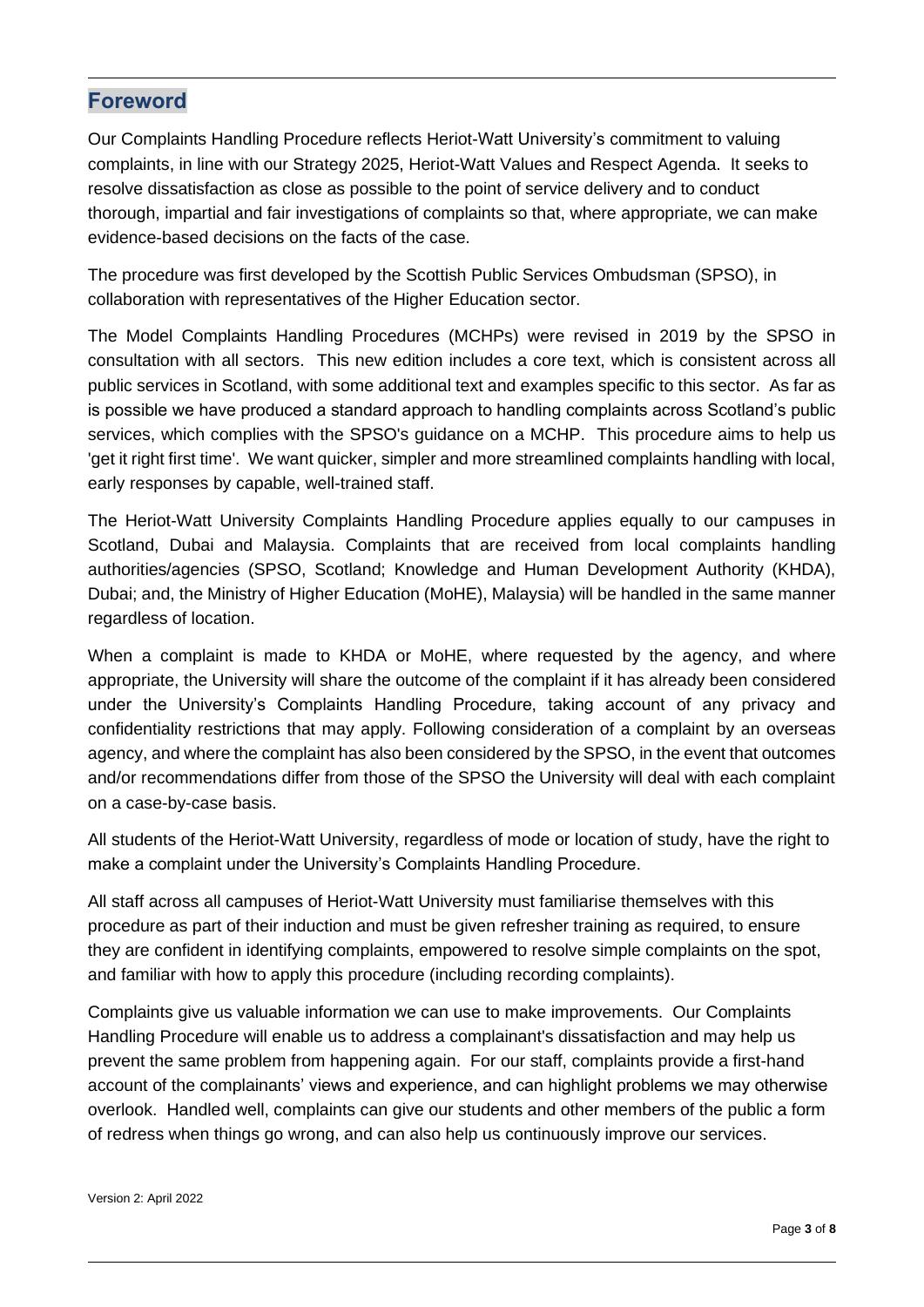Handling complaints early enhances relationships between the University and our students, and members of the public. Handling complaints close to the point of service delivery means we can deal with them locally and quickly, so they are less likely to escalate to the next stage of the procedure. Complaints that we do not handle swiftly can greatly add to our workload, grow in complexity, and are more costly to administer.

The Complaints Handling Procedure will help us do our job better, improve relationships, and enhance public perception of Heriot-Watt University. Our [values](https://heriotwatt.sharepoint.com/sites/LivingOurHWUValues/SitePages/Our-Values.aspx) describe the university community we want to be and underpins our Strategy 2025, in particular in valuing and respecting everyone. It will help us keep the user at the heart of the process, while enabling us to better understand how to improve our services by learning from complaints.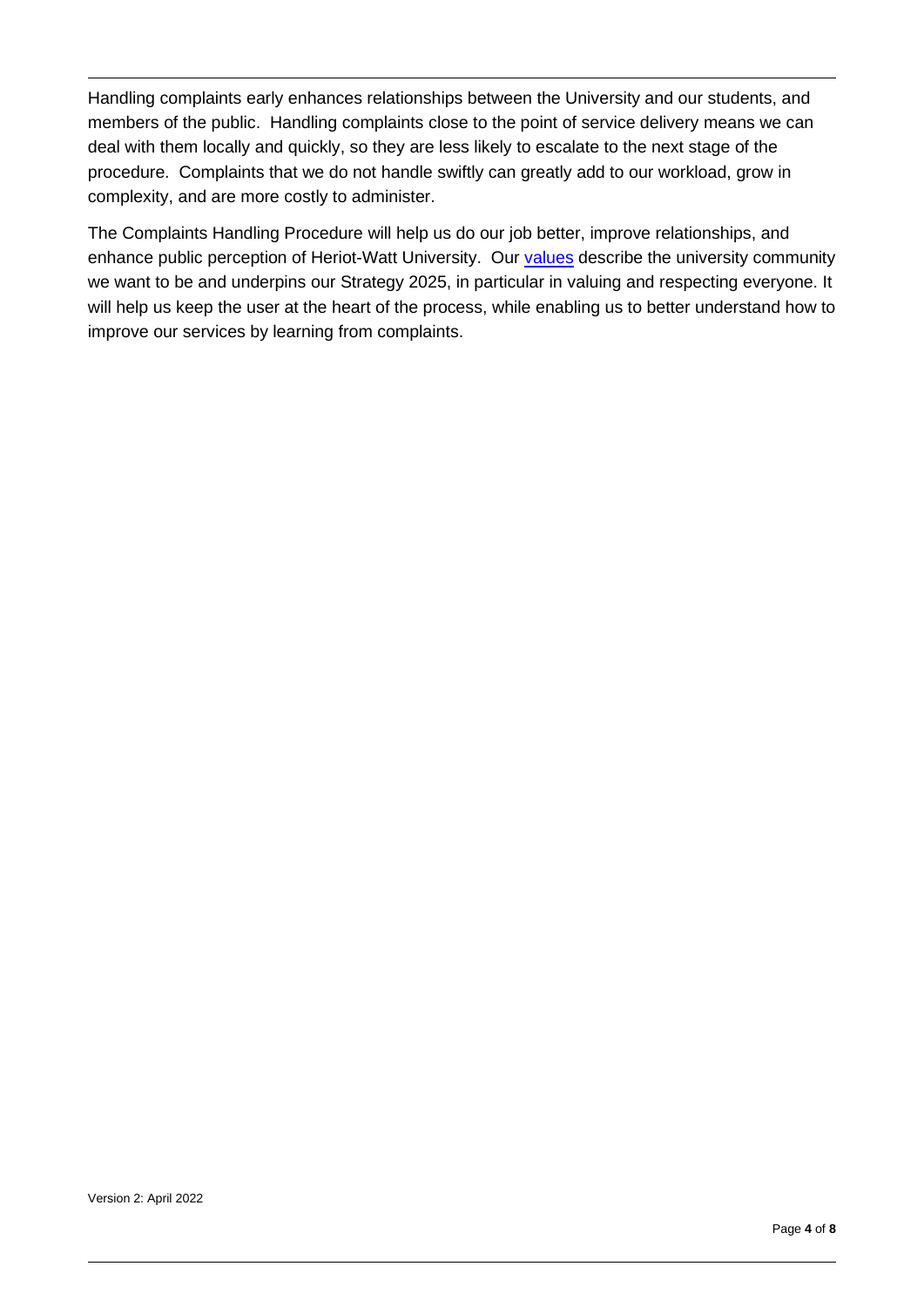### <span id="page-4-0"></span>**Structure of the Complaints Handling Procedure**

- 1. This Complaints Handling Procedure (CHP) explains to staff how to handle complaints. The CHP consists of:
	- Overview and structure (part 1) this document;
	- When to use the procedure (part  $2$ ) guidance on identifying what is and what is not a complaint, handling complex or unusual complaint circumstances, the interaction of complaints and other processes, and what to do if the CHP does not apply;
	- The complaints handling process (part 3) quidance on handling a complaint through stages 1 and 2, and dealing with post-closure contact;
	- Governance of the procedure (part 4) staff roles and responsibilities and guidance on recording, reporting, publicising and learning from complaints; and,
	- The guide for students (part 5) information for students and members of the public on how we handle complaints
- 2. When using the CHP, please also refer to the 'SPSO Statement of Complaints Handling Principles' and good practice guidance on complaints handling from the SPSO. [www.spso.org.uk](http://www.spso.org.uk/)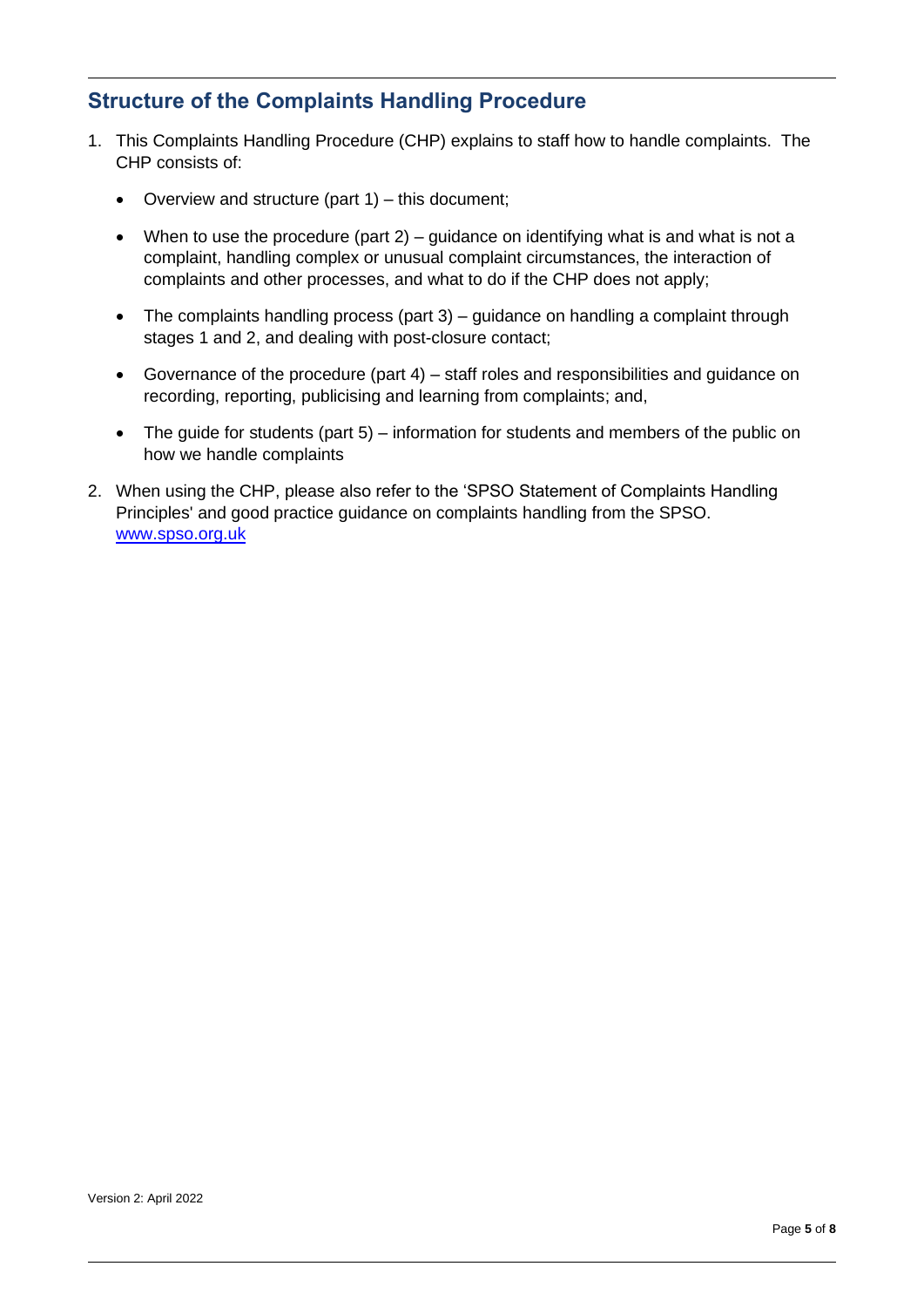### <span id="page-5-0"></span>**Overview of the CHP**

- 3. Anyone can make a complaint, either verbally or in writing, including face-to-face, by phone, letter or email.
- 4. We will try to resolve complaints to the satisfaction of the complainant wherever this is possible. Where this isn't possible, we will give the complainant a clear response to each of their points of complaint. We will always try to respond as quickly as we can (and on the spot where possible).
- 5. Our complaints procedure has two stages. We expect the majority of complaints will be handled at stage 1. If the complainant remains dissatisfied after stage 1, they can request that we look at it again, at stage 2. If the complaint is complex enough to require an investigation, we will put the complaint into stage 2 straight away and skip stage 1.

| <b>Stage 1: Frontline response</b>                                                                                              | <b>Stage 2: Investigation</b>                                                                                                   | Independent external                                                                                     |
|---------------------------------------------------------------------------------------------------------------------------------|---------------------------------------------------------------------------------------------------------------------------------|----------------------------------------------------------------------------------------------------------|
| For issues that are                                                                                                             | Where the complainant is not                                                                                                    | review (SPSO or other)                                                                                   |
| straightforward and simple,                                                                                                     | satisfied with the frontline                                                                                                    | Where the complainant is                                                                                 |
| requiring little or no investigation                                                                                            | response, or refuses to                                                                                                         | not satisfied with the stage                                                                             |
| 'On-the-spot' apology,<br>explanation, or other action to put<br>the matter right                                               | engage at the frontline, or<br>where the complaint is<br>complex, serious or 'high-risk'                                        | 2 response from the service<br>provider<br>The SPSO will assess                                          |
| Complaint resolved or a response<br>provided in five working days or<br>less (unless there are exceptional<br>circumstances)    | Complaint acknowledged<br>within three working days<br>We will contact the<br>complainant to clarify the                        | whether there is evidence of<br>service failure or<br>maladministration not<br>identified by the service |
| Complaints addressed by any<br>member of staff, or alternatively<br>referred to the appropriate point<br>for frontline response | points of complaint and<br>outcome sought (where these<br>are already clear, we will<br>confirm them in the<br>acknowledgement) | provider                                                                                                 |
| Response normally face-to-face<br>or by telephone (though<br>sometimes we will need to put the<br>decision in writing)          | Complaint resolved or a<br>definitive response provided<br>within 20 working days<br>following a thorough                       |                                                                                                          |
| We will tell the complainant how                                                                                                | investigation of the points                                                                                                     |                                                                                                          |
| to escalate their complaint to                                                                                                  | raised                                                                                                                          |                                                                                                          |
| stage 2                                                                                                                         |                                                                                                                                 |                                                                                                          |

6. For detailed guidance on the process, see **Part 3: The complaints handling process**.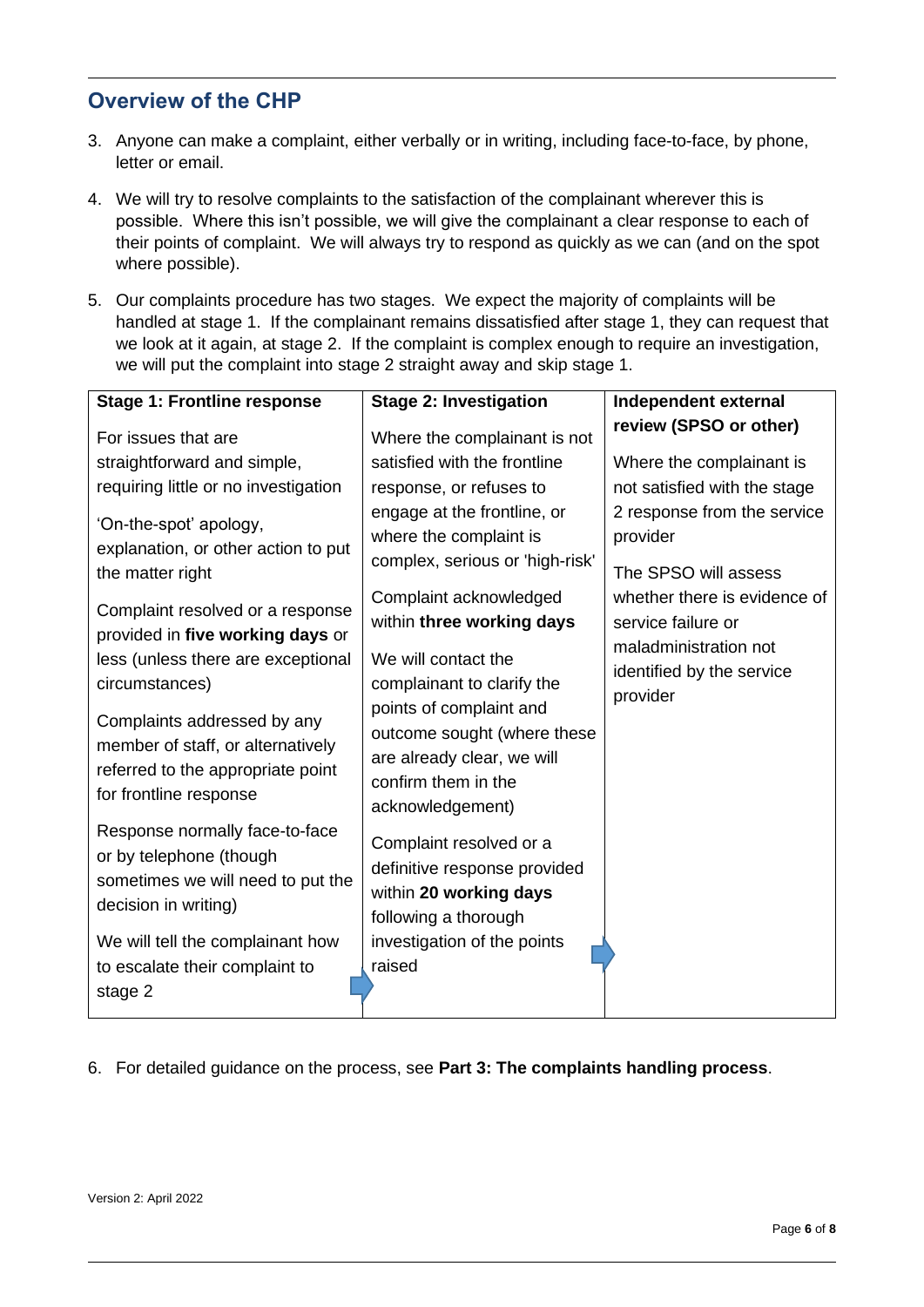#### <span id="page-6-0"></span>**Expected behaviours**

- 7. We expect all staff to behave in a professional manner and treat complainants with courtesy, respect and dignity. We ask those bringing a complaint to treat our staff with respect. We also ask complainants to engage actively with the complaint handling process by:
	- telling us their key issues of concern and organising any supporting information they want to give us (we understand that some people will require support to do this);
	- working with us to agree the key points of complaint when an investigation is required; and,
	- responding to reasonable requests for information.
- 8. Heriot-Watt University is values-led. Our values are seen in our behaviours as well as our actions such as decision making. Every member of the University is expected to bring their best selves to the University every day, contributing to our flourishing global community. We are committed to providing a safe and healthy environment for staff, students and visitors to work, study and visit. The University underpins its commitment through our four values (Inspire, Collaborate, Belong and Celebrate), with [Respect](https://heriotwatt.sharepoint.com/sites/LivingOurHWUValues/SitePages/RESPECT.aspx) the thread running through them all.
- 9. We recognise that people may act out of character in times of trouble or distress. Sometimes a health condition or a disability can affect how a person expresses themselves. The circumstances leading to a complaint may also result in the complainant acting in an unacceptable way.
- 10. People who have a history of challenging or inappropriate actions, or have difficulty expressing themselves, may still have a legitimate grievance, and we will treat all complaints seriously. However, we also recognise that the actions of some complainants may result in unreasonable demands on time and resources or unacceptable behaviour towards our staff. We will, therefore, apply our policies and procedures to protect staff from unacceptable actions such as unreasonable persistence, threats or offensive behaviour from complainants. Where we decide to restrict access to a complainant under the terms of our policy, we have a procedure in place to communicate that decision, notify the complainant of their right of appeal, and review any decision to restrict contact with us. We have a procedure in place for dealing with such matters, which is our *Complaints' Unacceptable Actions Procedures*.
- 11. If we decide to restrict a complainant's contact, we will be careful to follow the process set out in our procedure and to minimise any restrictions on the complainant's access to the complaints process. We will normally continue investigating a complaint even where contact restrictions are in place (for example, limiting communication to letter or to a named staff member). In some cases, it may be possible to continue investigating the complaint without contact from the complainant. Our procedure allows us in limited circumstances to restrict access to the complaint process entirely. This would be as a last resort, should be as limited as possible (for a limited time, or about a limited set of subjects) and requires manager approval. Where access to the complaint process is restricted, we must signpost the complainant to the SPSO (see **Part 3: Signposting to the SPSO**).
- 12. The SPSO has [guidance on promoting positive behaviour and managing unacceptable actions.](https://www.spso.org.uk/how-we-offer-support-and-guidance)